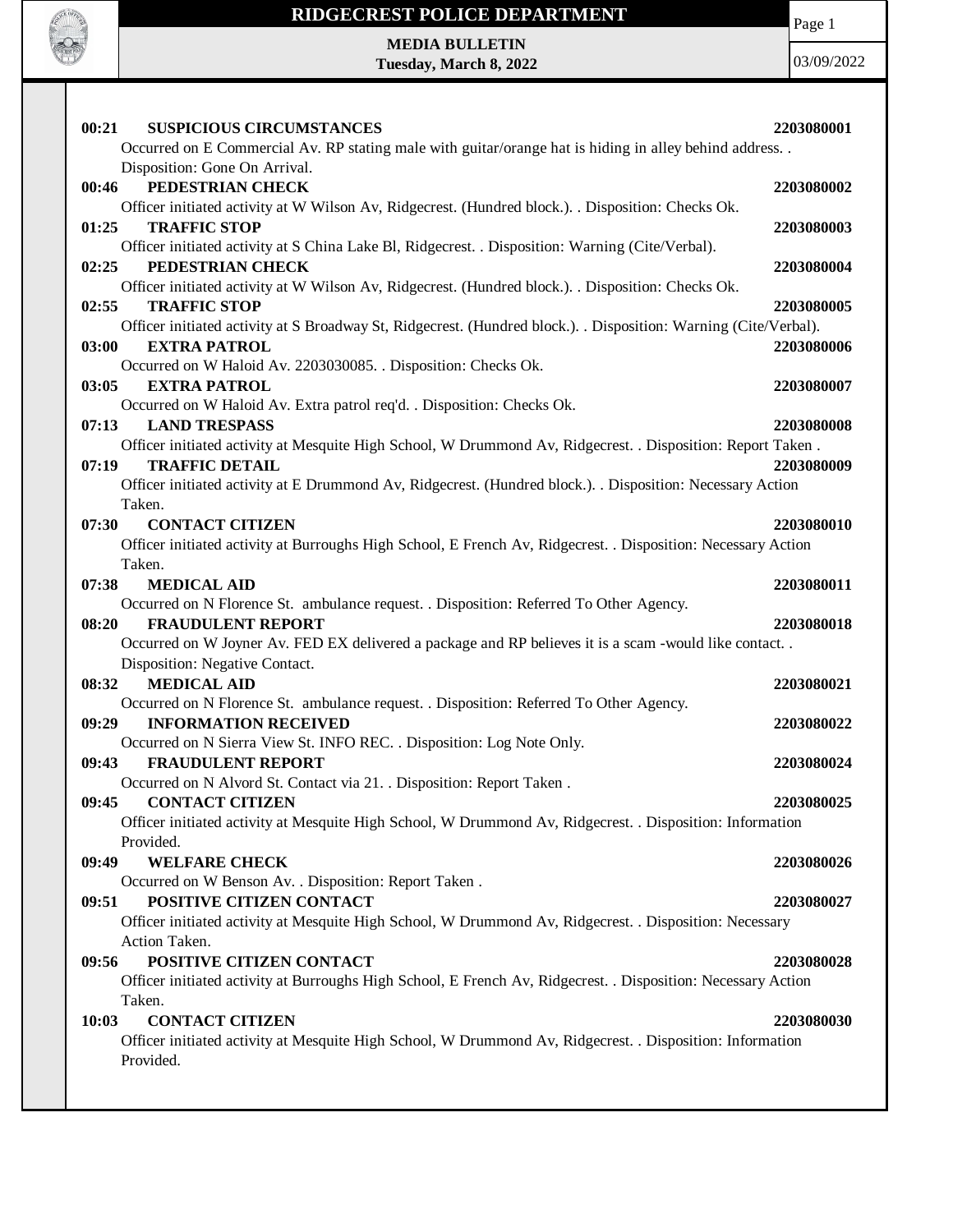

## **RIDGECREST POLICE DEPARTMENT**

Page 2

**MEDIA BULLETIN Tuesday, March 8, 2022**

| 10:11<br><b>CONTACT CITIZEN</b><br>Officer initiated activity at Mesquite High School, W Drummond Av, Ridgecrest. . Disposition: Information | 2203080031 |
|----------------------------------------------------------------------------------------------------------------------------------------------|------------|
| Provided.                                                                                                                                    |            |
| 10:13<br>911 WIRELESS CALL                                                                                                                   | 2203080032 |
| Occurred at City Of Ridgecrest on W California Av. . no emergency. . Disposition: Log Note Only.                                             |            |
| <b>CONTACT CITIZEN</b><br>10:26                                                                                                              | 2203080033 |
| Officer initiated activity at City Of Ridgecrest, W California Av, Ridgecrest. CALL RP/requesting to speak to                                |            |
| WC. . Disposition: Information Provided.                                                                                                     |            |
| <b>MEDICAL AID</b><br>10:28                                                                                                                  | 2203080034 |
| Occurred on W Emma Wy. ambulance request. . Disposition: Referred To Other Agency.                                                           |            |
| 10:28<br><b>TRUANT</b>                                                                                                                       | 2203080035 |
| Officer initiated activity at Tennis Courts, E French Av, Ridgecrest. . Disposition: Warning (Cite/Verbal).                                  |            |
| 10:35<br><b>INFORMATION</b>                                                                                                                  | 2203080036 |
| Officer initiated activity at City Of Ridgecrest, W California Av, Ridgecrest. . Disposition: Report Taken.                                  |            |
| 10:39<br><b>UNWANTED SUBJECT</b>                                                                                                             | 2203080037 |
| Occurred at Vineyard Church on N Norma St. . female subj at location that is not supposed to be there. RP                                    |            |
| states there is a female at the church causing disturbance. RP states the female is getting loud and threatening                             |            |
| people. RP states female is wearing a blue shirt and black pants. Walking towards del taco now. . Disposition:                               |            |
| Unable To Locate.                                                                                                                            |            |
| <b>UNWANTED SUBJECT</b><br>10:40                                                                                                             | 2203080038 |
| Occurred at Wynn Solutions on N Norma St. . RP states there is a female at the church causing disturbance.                                   |            |
| RP states the female is getting loud and threatning people. RP states female is wearing a blue shirt and black                               |            |
| pants. Walking towards del taco now. . Disposition: Duplicate Call Entered.                                                                  |            |
| <b>CONTACT CITIZEN</b><br>10:53                                                                                                              | 2203080040 |
| Officer initiated activity at Burroughs High School, E French Av, Ridgecrest. . Disposition: Information                                     |            |
|                                                                                                                                              |            |
| Provided.                                                                                                                                    |            |
| POSITIVE CITIZEN CONTACT<br>11:01                                                                                                            | 2203080042 |
| Officer initiated activity at Murray Middle School, E Drummond Av, Ridgecrest. . Disposition: Necessary                                      |            |
| Action Taken.                                                                                                                                |            |
| <b>FOUND PROPERTY</b><br>11:02                                                                                                               | 2203080043 |
| Occurred at City Of Ridgecrest on W California Av. . Rp found a debit card/found at intersection of sanders                                  |            |
| and st. george/card with the records dept. . Disposition: Necessary Action Taken.                                                            |            |
| <b>HOME VISIT</b><br>11:07                                                                                                                   | 2203080044 |
| Officer initiated activity at N Gold Canyon Dr, Ridgecrest. . Disposition: Checks Ok.                                                        |            |
| <b>HOME VISIT</b><br>11:17                                                                                                                   | 2203080045 |
| Officer initiated activity at W Ward Av, Kern County. . Disposition: Necessary Action Taken.                                                 |            |
| 11:31<br><b>UNWANTED SUBJECT</b>                                                                                                             | 2203080047 |
| Occurred at Clarion on N China Lake Bl. . is yelling at the employees/has been asked to leave and refuses to                                 |            |
| leave. . Disposition: Checks Ok.                                                                                                             |            |
| <b>FOOT PATROL</b><br>11:31                                                                                                                  | 2203080048 |
| Officer initiated activity at Murray Middle School, E Drummond Av, Ridgecrest. . Disposition: Necessary                                      |            |
| Action Taken.                                                                                                                                |            |
| <b>LAND TRESPASS</b><br>12:24                                                                                                                | 2203080051 |
| Officer initiated activity at James Monroe Middle School, W Church Av, Ridgecrest. . Disposition: Gone On                                    |            |
| Arrival.                                                                                                                                     |            |
| <b>VANDALISM REPORT</b><br>12:31                                                                                                             | 2203080052 |
| Occurred on N Palm Dr. Rp states she noticed one of the windows on her car is shattered/no further details. .                                |            |
| Disposition: Necessary Action Taken.                                                                                                         |            |
|                                                                                                                                              |            |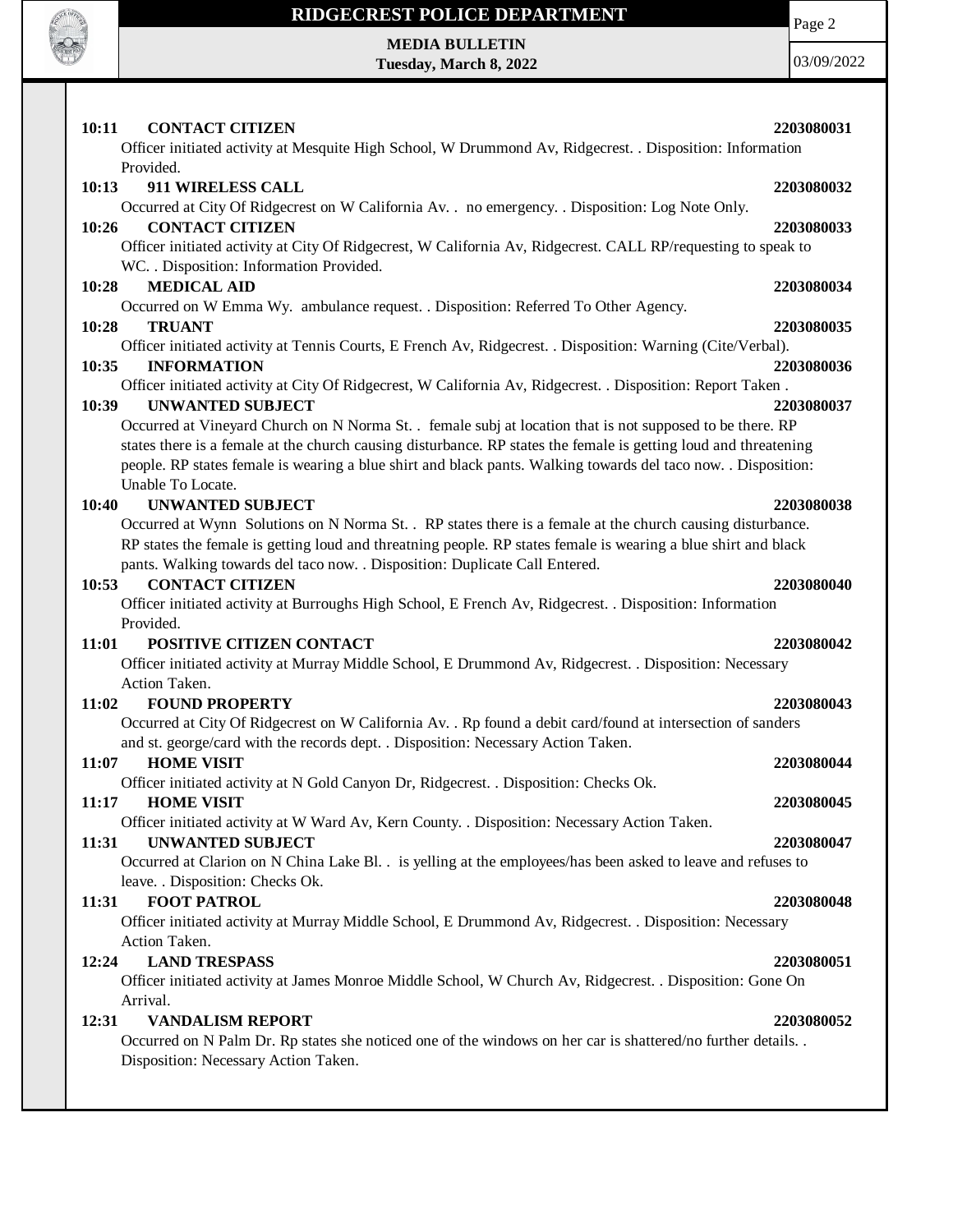

## **RIDGECREST POLICE DEPARTMENT MEDIA BULLETIN**

**Tuesday, March 8, 2022**

Page 3

| 12:39 | <b>CONTACT CITIZEN</b>                                                                                                                              | 2203080053 |
|-------|-----------------------------------------------------------------------------------------------------------------------------------------------------|------------|
|       | Occurred on N Norma St. RP IN LOBBY//rp having issues with one of his properties. . Disposition: Information                                        |            |
|       | Received.                                                                                                                                           |            |
| 12:57 | <b>CONTACT CITIZEN</b>                                                                                                                              | 2203080054 |
|       | Occurred on W Franklin Av. CALL RP//rp states she posted notice of inspection for tenant at residence and                                           |            |
|       | the tenant is refusing to let anyone in. rp states tenant is sending her emails and not sure how to take them<br>Disposition: Information Provided. |            |
| 13:22 | <b>BATTERY</b>                                                                                                                                      | 2203080056 |
|       | Officer initiated activity at Burroughs High School, E French Av, Ridgecrest. . Disposition: Report Taken.                                          |            |
| 13:35 | <b>FOLLOW UP</b>                                                                                                                                    | 2203080057 |
|       | Officer initiated activity at W Benson Av, Ridgecrest. . Disposition: Information Received.                                                         |            |
| 13:36 | <b>CONTACT CITIZEN</b>                                                                                                                              | 2203080058 |
|       | Occurred on N Sierra View St. Rp states someone stole money from her bank account. . Disposition:                                                   |            |
|       | Information Provided.                                                                                                                               |            |
| 13:57 | <b>CONTACT CITIZEN</b>                                                                                                                              | 2203080059 |
|       | Officer initiated activity at James Monroe Middle School, W Church Av, Ridgecrest. . Disposition: Necessary                                         |            |
|       | Action Taken.                                                                                                                                       |            |
| 14:00 | <b>CONTACT CITIZEN</b>                                                                                                                              | 2203080060 |
|       | Occurred at City Of Ridgecrest on W California Av. . Rp out front-wants an officer to contact her child. .                                          |            |
|       | Disposition: Counselled.                                                                                                                            |            |
| 14:43 | <b>VERBAL THREATS</b>                                                                                                                               | 2203080061 |
|       | Occurred on S Gordon St. Male subject verbally threatened rp/parties separated at this time. . Disposition:                                         |            |
|       | Warning (Cite/Verbal).                                                                                                                              |            |
| 15:16 | <b>THEFT</b>                                                                                                                                        | 2203080062 |
|       | Occurred at City Of Ridgecrest on W California Av. . RP believes phone was taken from a yard sale while she                                         |            |
|       | helped subject jump start his veh-contact via 21. . Disposition: Negative Contact.                                                                  |            |
| 15:25 | <b>CONTACT CITIZEN</b>                                                                                                                              | 2203080063 |
|       | Officer initiated activity at Burroughs High School, E French Av, Ridgecrest. . Disposition: Information                                            |            |
|       | Provided.                                                                                                                                           |            |
| 15:32 | <b>CONTACT CITIZEN</b>                                                                                                                              | 2203080064 |
|       | Occurred at Travelodge on S China Lake Bl. . RP STATES THAT SHE IS NOT RECEIVING MAIL FROM THE                                                      |            |
|       | HOTEL. . Disposition: Information Provided.                                                                                                         |            |
| 15:49 | 911 HANG UP                                                                                                                                         | 2203080065 |
|       | Occurred at City Of Ridgecrest on W California Av. . abandoned line//no answer on callback. . Disposition:                                          |            |
|       | Necessary Action Taken.                                                                                                                             |            |
| 15:50 | <b>BREAKING/REMOVING VEHICLE PARTS</b>                                                                                                              | 2203080066 |
|       | Occurred at American Dream Auto Sales on E Ridgecrest Bl. . Rp states a catalytic converter was stolen off of a                                     |            |
|       | uhaul truck. . Disposition: Report Taken.                                                                                                           |            |
| 15:53 | 911 WIRELESS CALL                                                                                                                                   | 2203080067 |
|       | Occurred at City Of Ridgecrest on W California Av. . Open line//music in the background//no answer on                                               |            |
|       | callback. . Disposition: Log Note Only.                                                                                                             |            |
| 15:56 | <b>INFORMATION RECEIVED</b>                                                                                                                         | 2203080068 |
|       | Occurred on N Sierra View St. Info rec. . Disposition: Log Note Only.                                                                               |            |
| 16:02 | PRIVATE PROPERTY TOW                                                                                                                                | 2203080069 |
|       | Occurred on S Sunset St. Owner not aware. . Disposition: Necessary Action Taken.                                                                    |            |
| 16:05 | <b>CONTACT CITIZEN</b>                                                                                                                              | 2203080070 |
|       | Occurred at City Of Ridgecrest on W California Av. . Rp in the lobby-would like info on getting a protective                                        |            |
|       |                                                                                                                                                     |            |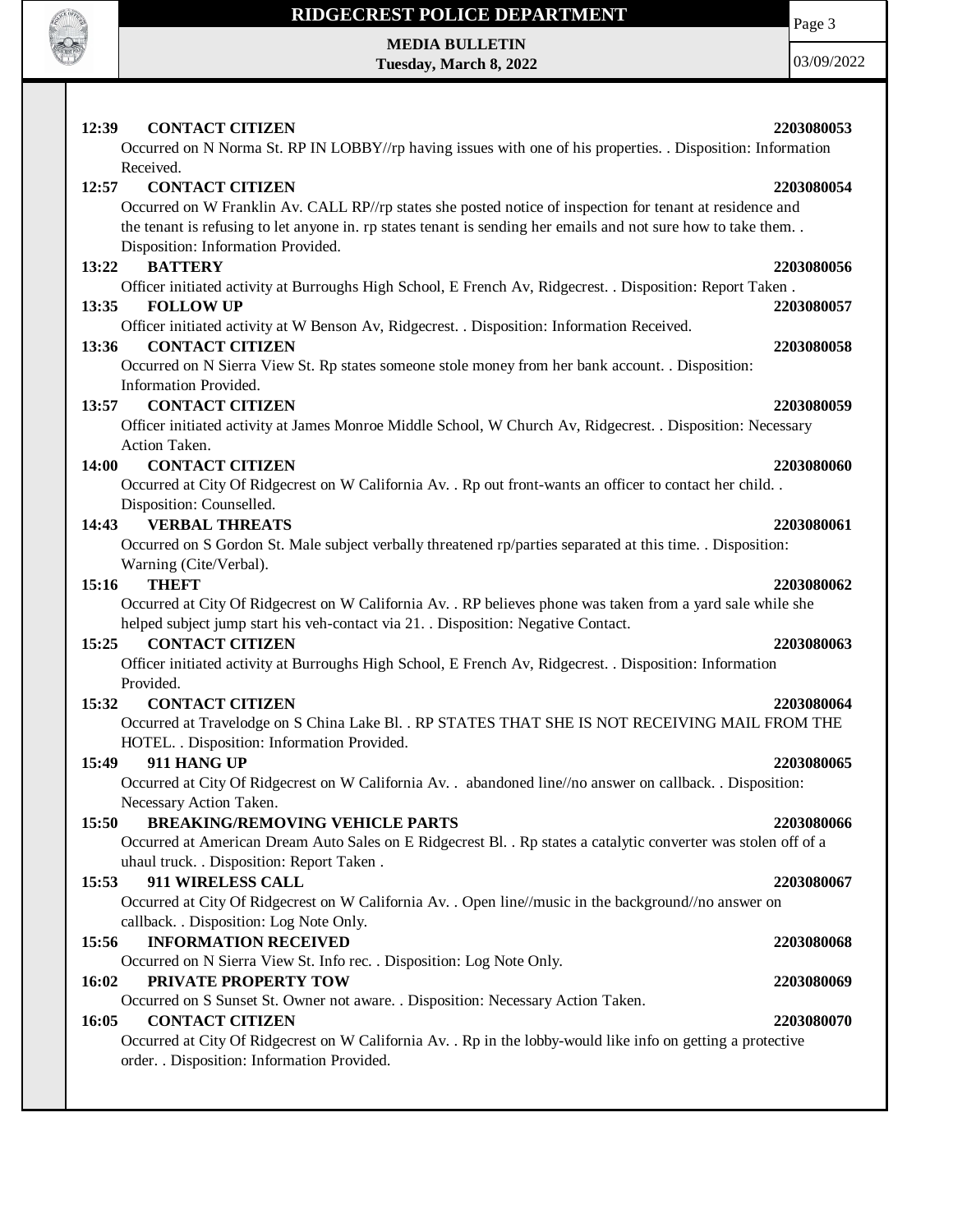